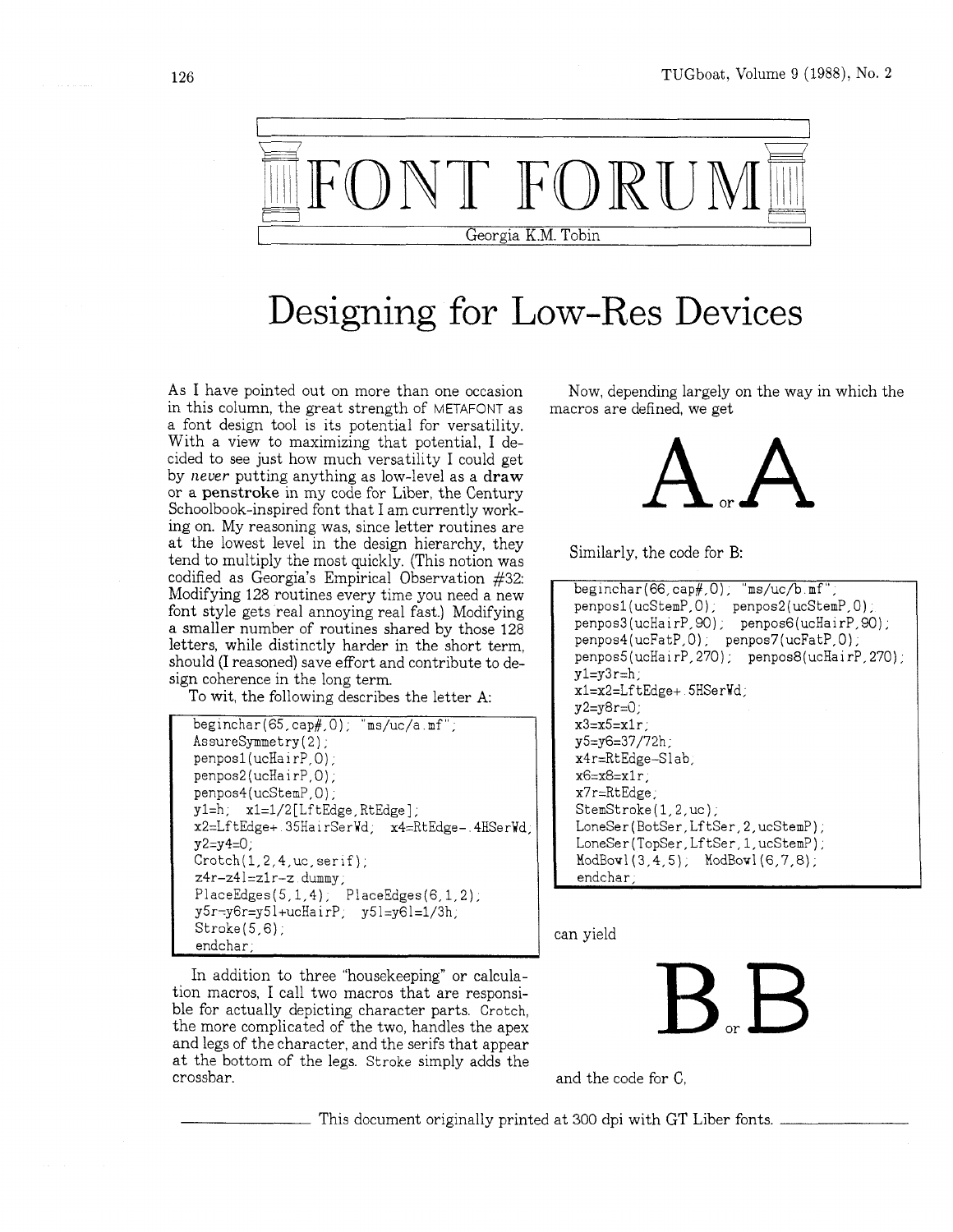$begin(coshar(67,cap#0))$ ; "ms/uc/c.mf"; penposl (ucHai rP, 90) ; penpos2(ucFatP, 180);  $x1r=31/57$ [LftEdge, RtEdge];  $y1r=$ round h+vo;  $x2r=$ round LftEdge;  $y2=h/2$ ;  $x3=x1; y31=0-v0;$  $x5r=RtEdge-1/2Slab; y5r=48/72h;$ z6r=zlr; x41=RtEdge, y41=25/72h, DemiBowl **(l,2);**  QtrBowl(3,4,uc); QtrBowlSer(6,5,uc); endchar;

At first blush, the representation of the letters on the right might seem a giant step backward. I have forsaken the bracketed serifs of the top example for simple slab serifs. I have quite forgotten the distinction between hairline and stem weights to use a monoweight pen for both. If you could read the actual code for the macros, you'd see that I have discarded the use of penstroke to render the image, and have used the **draw** command instead to create the image on the right.

Why I might be interested in such an apparently simplistic approach to depicting characters can be better seen by comparing the actual pixel images of the top and bottom styles shown above, when generated for a ten point font for an 80dpi device:

| $++$                | $^\star$<br>$^\star$<br>$\star$ $\star$ |  |  |
|---------------------|-----------------------------------------|--|--|
| $\star\star$        |                                         |  |  |
| $\star\star$        |                                         |  |  |
| $\star$ $\star$     | $\star$ $\star$                         |  |  |
| ****                | *****                                   |  |  |
| $\star$<br>$\star$  | $^\star$<br>$^\star$                    |  |  |
| $\star$<br>$\star$  | $\star$<br>$\star$                      |  |  |
| $X******$           | $X^{\star \star \star}$<br>$***$        |  |  |
| ****                | ****                                    |  |  |
| $\star$ $\star$     | $\star$ $\star$                         |  |  |
| $\star$ $\star$     | $\star$ $\star$                         |  |  |
| ****                | ****                                    |  |  |
| $\star$<br>$\star$  | $\star$ $\star$                         |  |  |
| $\star$<br>$\star$  | $\star$ $\star$                         |  |  |
| * **                | $\star$ $\star$                         |  |  |
| $X*****$            | $X****$                                 |  |  |
| ****                | $***$                                   |  |  |
| ** **               | $\star$<br>$^{\star}$                   |  |  |
| $^\star$<br>$\star$ | $^\star$<br>$^{\star}$                  |  |  |
| $^\star$            | $\star$                                 |  |  |
| $\star$             | ¥                                       |  |  |
| $\star$<br>$\star$  | $\star$<br>$\rightarrow$                |  |  |
| ** *                | $\star$<br>$\star$                      |  |  |
| $X$ ****            | ***<br>Χ                                |  |  |

and for ten point for 118dpi:



In a nutshell, these apparently more simplistic techniques - monoweight, drawn strokes with slab serifs - go a long way towards creating satisfactory images for VCR (very coarse raster) devices.

It is curious that it was in attempting to automatically produce these almost crude-looking versions of characters that I needed to make the overall design approach much more sophisticated. In addition to telling METAFONT how a character will be created using VCR code, I also have to tell METAFONT how to decide when to use that code. That is an area in which I am still experimenting. It's clear enough that I want the VCR macros to be used when I am rendering a letter for 10 point on a 118 dpi screen, and that I can go with the standard RDR (reasonably decent raster) macros for a 24 point face for the same device; but where is the demarcation between VCR and RDR to be drawn? At present, I am achieving the results I want with a short but inelegant series of if tests. Clearly, I need to come up with an algorithm, which very probably need not be much more complicated than determining the number of pixels in an em; if less than a certain magic number, METAFONT is to use VCR definitions rather than RDR ones.

Once METAFONT "knows" it is dealing with a VCR character (in my current approach), it proceeds set-

This document originally printed at 300 dpi with GT Liber fonts.